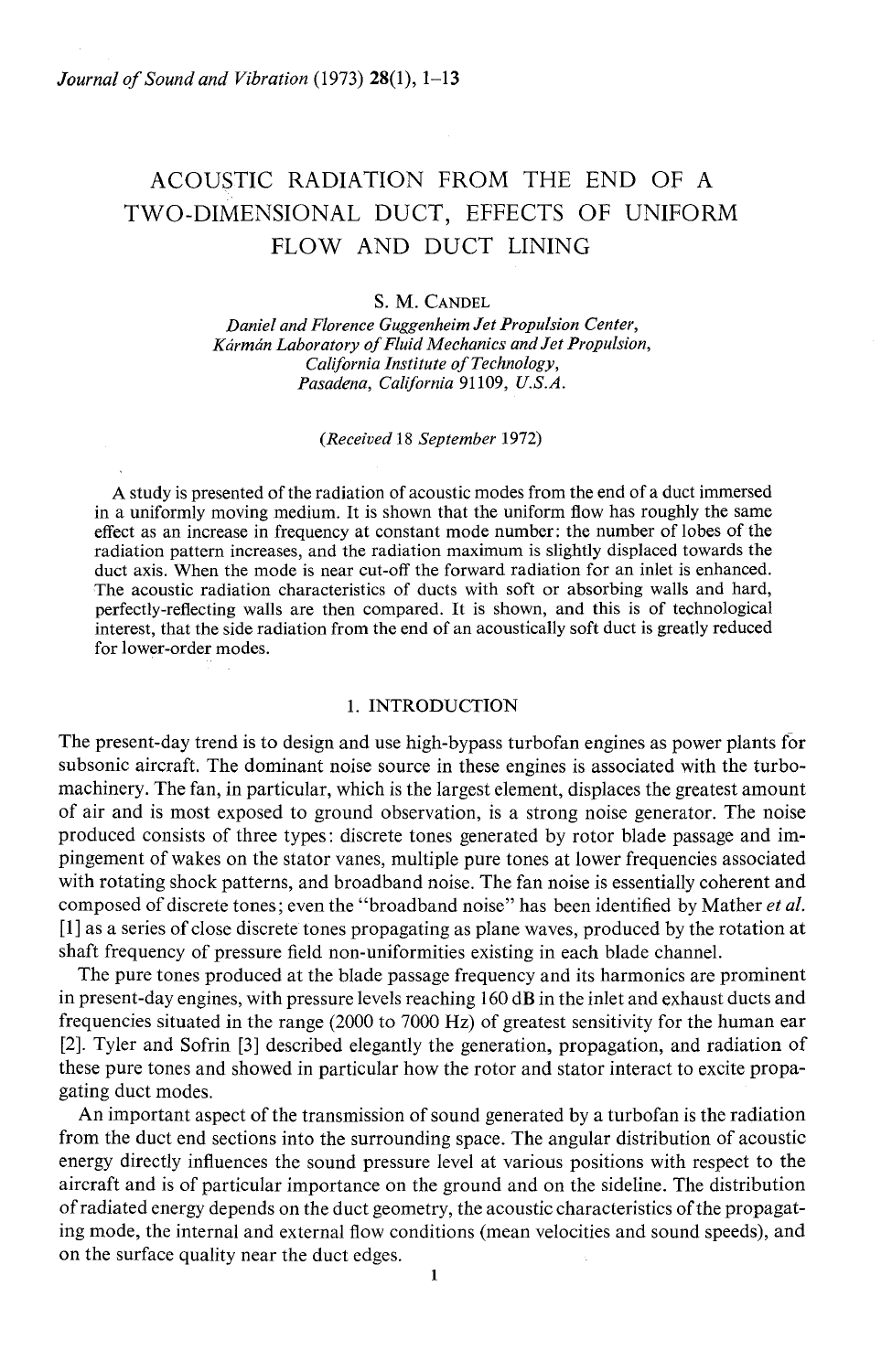# 2 S. M. CANDEL

In connection with aircraft engine noise the radiation problem has received relatively little recent discussion in the literature, in contrast with the large amount of work devoted to the propagation characteristics of the duct modes. The possibility of changing the radiation pattern by modifying the aperture field (i.e., by modifying the energy-carrying modes) has received little attention. The attenuation properties of acoustical lining have been extensively studied, but its effect on the external radiation also seems to have been overlooked. In usual practice, the distribution pattern of energy is computed by replacing the duct by an infinite wall with an aperture, neglecting the flow presence, and applying the Fraunhofer approximation of optics (see, for example, reference [3]).

The purpose of this paper is to describe a study of the acoustic radiation from a duct immersed in a uniform flow and then to discuss some features of the acoustic radiation from a duct lined with sound-absorbing material. The limiting case when the walls are ideally soft is considered for simplicity, and provides an upper bound to the effects one can expect to obtain by installation of absorbing material on the duct walls. It is shown that the side radiation from a lined duct can be greatly reduced, which is a result of technological interest.

Analysis of the uniform flow situation is appropriate here because it approximates the flow condition at the engine inlet. At the fan exhaust, the flow becomes nearly uniform when the aircraft and exhaust gases have the same velocity (this is the case a few miles after take-off or before landing under reduced power operation).

When the engine is tested on the ground, or during the initial moments of take-off, a large velocity difference exists between the exhaust gases and the atmosphere, and sound waves radiated by the engine are deflected sideways. This situation has been recently investigated by Mani [4]. Mani considered a rectangular duct containing a uniform flow discharging in a stationary atmosphere. Using the Wiener-Hopf technique and an approximate solution he obtained the far field pressure distribution. If, in addition, the outer atmosphere is colder than the jet core, Candel [5] has shown that the deflection of the transmitted waves is enhanced. For a hot core like the primary exhaust jet, the maximum radiation occurs at large angles, 60 to 70 degrees from the jet axis. In these situations, refraction effects are of great importance.

In the present work velocity and temperature discontinuities are not considered. The duct radiates into a uniform subsonic flow. The solution may be obtained by applying a simple transformation to the known solution of an associated radiation problem in a stationary medium. The method is quite similar to that used in reference [6] to study the diffraction of plane waves by a half plane immersed in a uniform flow. It is appropriate to start by formulating the radiation problem in a stationary medium.

## 2. ANALYSIS OF THE PROBLEM

#### 2.1. RADIATION PROBLEM IN A STATIONARY MEDIUM

Consider a semi-infinite cylindrical duct parallel to the x-axis, its end section at  $x = 0$ , normal to the x-axis. Suppose for the moment that the duct has hard (or perfectly reflecting) walls.

Because the medium is stationary, the pressure perturbation and velocity potential may be used interchangeably to describe the boundary value problem. The problems will be stated in terms of a general potential  $\phi^0$ .

All the waves are of the form  $\phi^0$ exp( $-i\omega t$ ) where  $\phi^0$  satisfies the following boundary value problem:

$$
\phi_{xx}^0 + \phi_{yy}^0 + \phi_{zz}^0 + k^2 \phi^0 = 0, \tag{1}
$$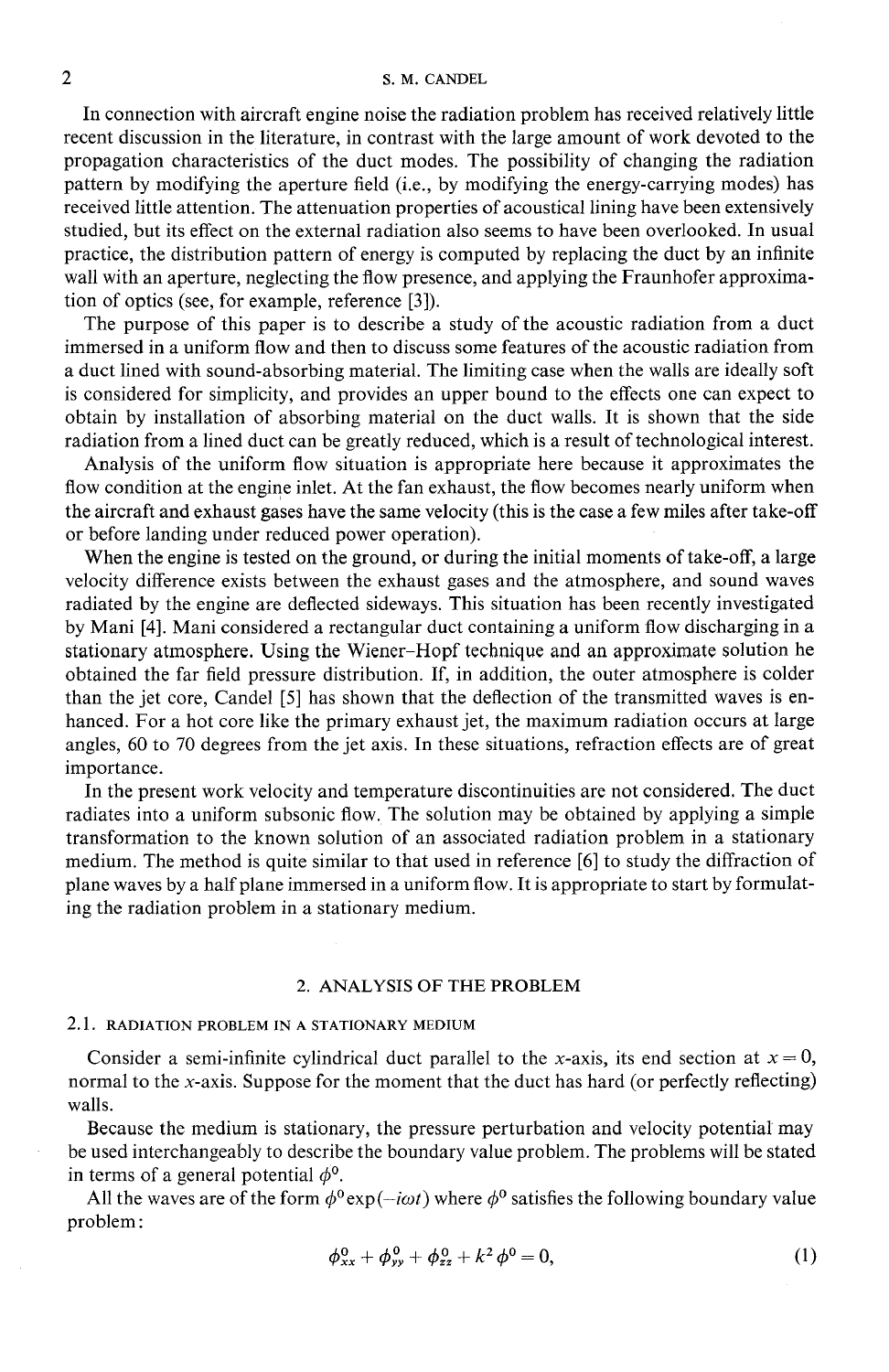$$
\frac{\partial \phi^0}{\partial n} = 0 \tag{2}
$$

on the cylinder surface, where  $k = \omega/c$ .

The boundary condition (2) expresses that the displacement vanishes at the hard wall. To express a radiation problem for a particular mode propagating in the duct, the complete field  $\phi_s^0$  is decomposed into an incoming wave  $\phi_i^0$  traveling along the duct in the positive x-direction and a field  $\phi^0$  induced by the incoming wave when it radiates from the duct:

$$
\phi_{\rm c}^0 = \phi_1^0 + \phi_0^0. \tag{3}
$$

The complete field  $\phi_{\rm c}^0$  must satisfy one of the edge conditions

$$
\phi_c^0[x, R_+(\theta), \theta] - \phi_c^0[x, R_-(\theta), \theta] \sim x^{1/2} \tag{4}
$$

as  $x \rightarrow 0$  on the duct surface, or

$$
\frac{\partial \phi^0_{\epsilon}}{\partial y} \sim x^{-1/2} \tag{5}
$$

as  $x \rightarrow 0_+$  on the duct continuation.

Condition (4) represents the behavior of the pressure jump for an incompressible flow near a trailing edge, while condition (5) applies to the velocity potential near a leading edge. For the stationary medium under consideration, the pressure and velocity potentials are proportional, and both conditions (4) and (5) lead to the same solution.

In addition to equations (1) and (2), and the edge conditions (4) and (5), the function  $\phi^0$ must satisfy Sommerfeld's radiation condition at infinity:

$$
\lim_{r \to \infty} r \left( \frac{\partial \phi^0}{\partial r} - ik \phi^0 \right) = 0. \tag{6}
$$

(Here *r* is the radial coordinate of a spherical polar coordinate system  $(r, \theta, \phi)$ .)

Suppose that one duct mode has been excited far upstream in the duct and propagates in the positive x-direction towards the duct end. This mode constitutes the incoming wave with a potential of the form

$$
\phi_1^0 = e^{ik_x x} f(y, z). \tag{7}
$$

This potential satisfies equations (1) and (2); thus,  $f(y, z)$  is an eigenfunction of the problem

$$
f_{yy} + f_{zz} + \mu^2 f = 0, \tag{8}
$$

$$
\frac{\partial f}{\partial n} = 0 \tag{9}
$$

on the duct surface, where  $\mu$  is defined by

$$
\mu^2 = k^2 - k_x^2. \tag{10}
$$

Non-trivial solutions of the problem specified by equations (8) and (9) occur only for the eigenvalues  $\mu_{mn}$  of  $\mu$ . Of interest here is the case in which the incoming wave is a propagating mode: that is, a mode with a real wave number  $k_x$ . From equation (10),

$$
k_x = k[1 - (\mu/k)^2]^{1/2},\tag{11}
$$

so that  $k_x$  will be real if  $\mu^2 < k^2$ . The factor  $[1 - (\mu/k)^2]^{1/2}$  appears very often and is therefore given a specific symbol,

$$
\eta = [1 - (\mu/k)^2]^{1/2}.
$$
 (12)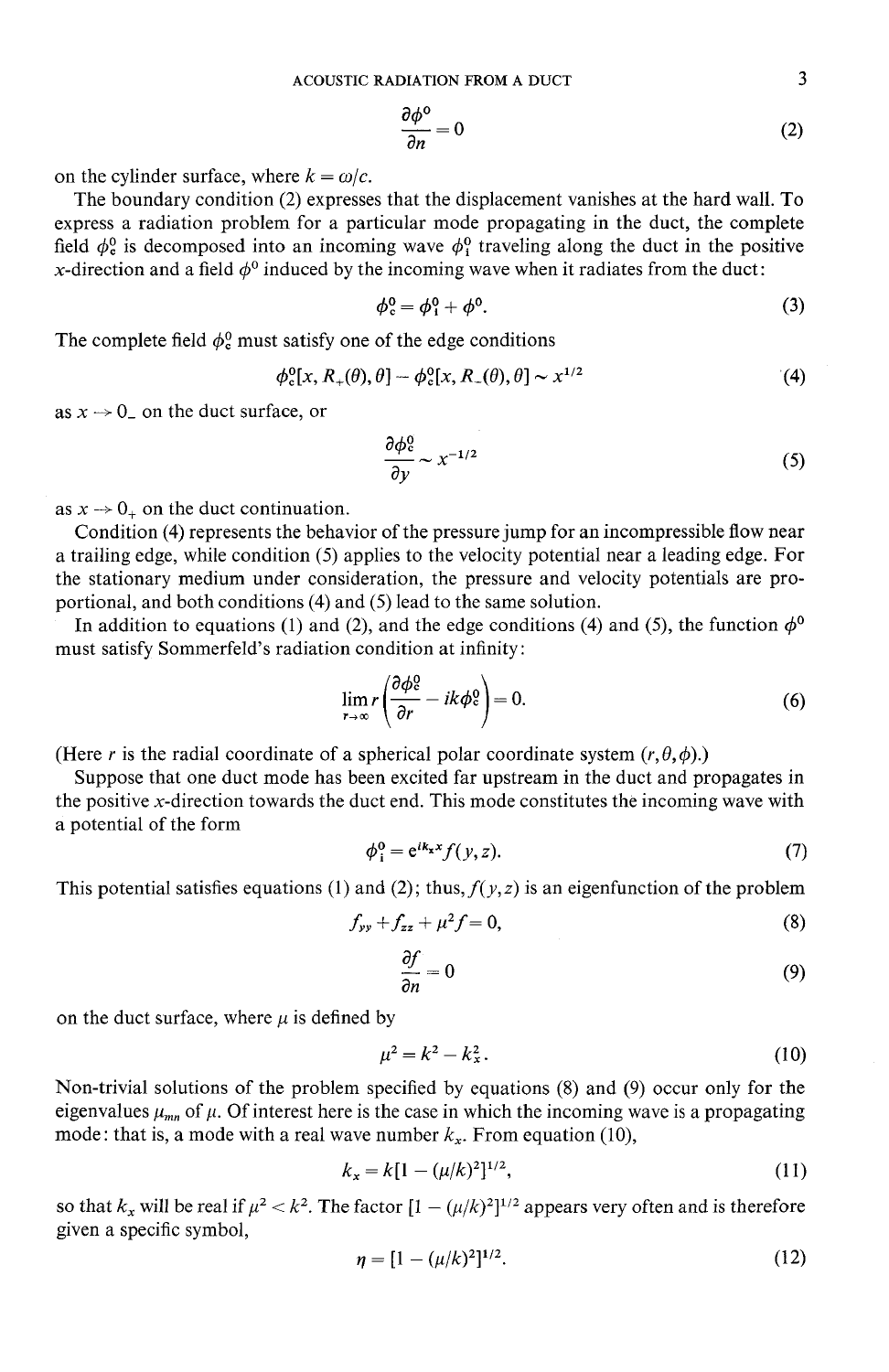The preceding formulation applies to any cylindrical geometry. However, the radiation problem has been solved exactly for a few cases only. To discuss the effects of free stream and wall absorption a reliable computation scheme is needed for the radiation patterns in a stationary medium. It is convenient to consider a duct formed by two parallel, semi-infinite plates (Figure 1(a)); an exact solution for the radiation from the duct may be obtained by the Wiener-Hopftechnique and is elegantly described by Noble [7, see pp. 105-110]. This solution is easily arranged in computable form (details may be found in references [8] or [4]).

To study the radiation from a jet engine, it would be more appropriate to consider the radiation from an annular duct. However, the exact solution for this geometry is complicated; moreover, an approximate relationship exists between the annular duct and the two plate duct modes, and consequently between the corresponding radiation patterns (Appendix I).



Figure 1. Sketches showing geometry of (a) a two plate duct and (b) a cylindrical duct aperture.

Radiation patterns are most generally computed by an approximate method described in reference [8]. The procedure employed replaces the duct by a plane screen with an aperture (Figure l(b)) and the Fraunhofer approximation is applied. This leads to a simple relation between the *far field radiation* and the *Fourier transform of the field* in the aperture. This method may therefore be applied to any cylindrical geometry for which the Wiener-Hopf solution is intractable, and provides a useful tool for analytical study of the influence on the radiation pattern of a change in the aperture field.

For the two plate duct of Figure 1(a), an incoming wave of amplitude  $A$  has the form

$$
p_{i} = A e^{ik_{x}x} \cos \mu_{N}(y - b), \qquad (13)
$$

where

$$
\mu_N = N\pi/2kb. \tag{14}
$$

The pressure far field outside the duct has the form

$$
p_{\rm c} \sim Ah_0(\theta; kb, N)(b/r)^{1/2}.\tag{15}
$$

(Here  $r$  is the radial coordinate of a cylindrical coordinate system  $(r, \theta)$ .) The *pressure angular distribution*  $h(\theta; kb, N)$  *is dimensionless, of order one, and depends only on the reduced* frequency  $kb = \omega b/c$ , the mode number N, and the Mach number M when a uniform flow is present.

Also

$$
D(\theta; kb, N) = 20 \log_{10} h_0(\theta; kb, N) \tag{16}
$$

is the value of *ho* in decibels. The sound pressure level in the far field may be deduced from equation (15) and definition (16) :

$$
SPL = SPL(duct) + D(\theta; kb, N) + 10\log_{10}(b/r). \tag{17}
$$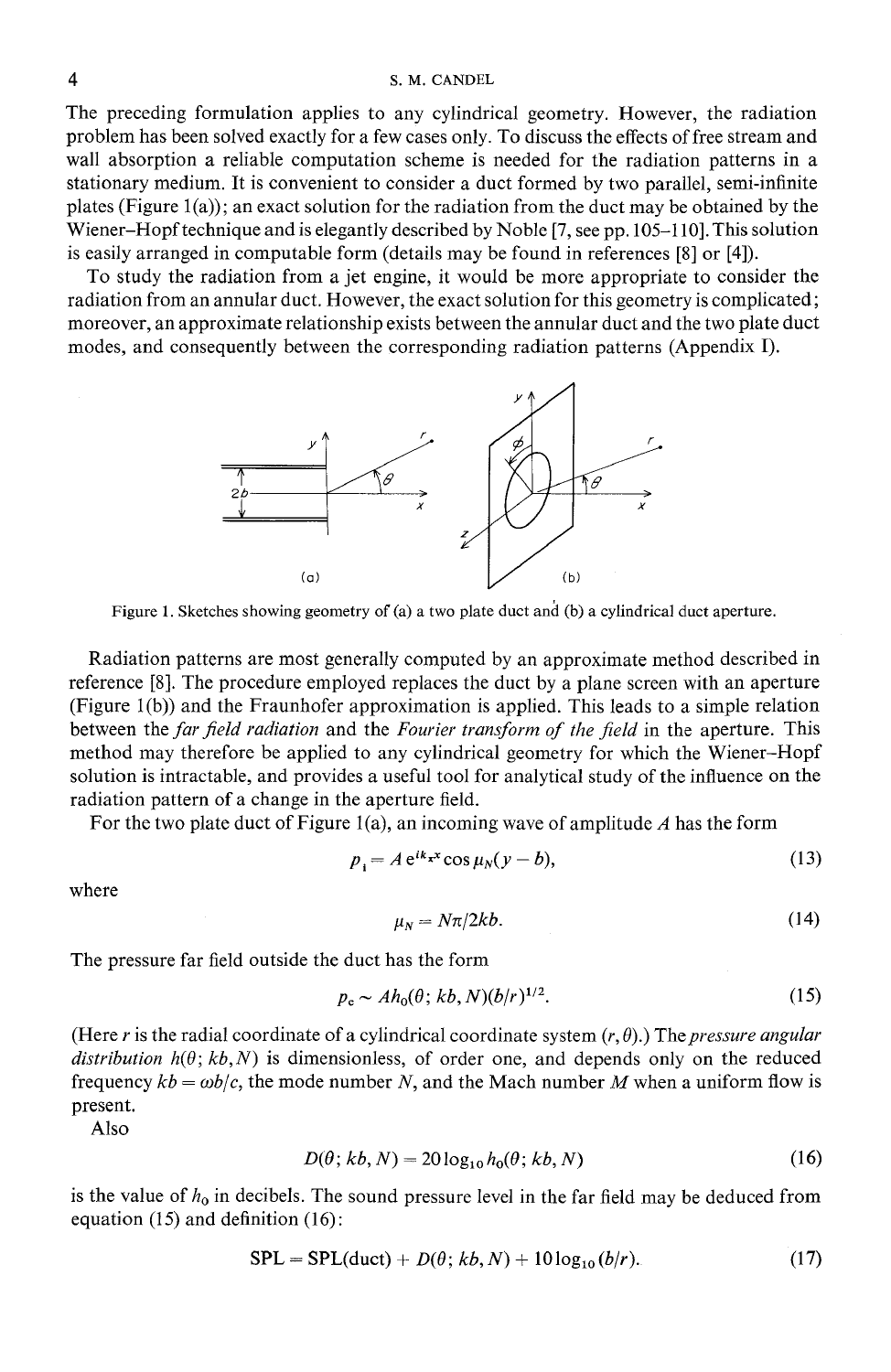By using both exact and approximate techniques,  $D(\theta; kb, N)$  has been calculated for several values of *kb* and *N*. A few typical patterns are shown on Figures 2(a)–(c),  $M = 0$ . The two techniques yield very similar patterns, both in amplitude and angular distribution. Large differences occur near cut-off (when  $N\pi/2kb$  approaches one), in particular in the neighborhood of the normal to the duct axis. This is to be expected because the duct is replaced in the approximate method by an infinite screen that lies in this plane (Figure 1(b)).

The difference between exact and approximate pressure fields may reach 7 dB, but remains in general small, and the approximate method may be used with confidence for other cylindrical geometries (except near cut-off and in the neighborhood of the normal direction).

## 2.2. RADIATION PROBLEM FOR A CYLINDRICAL DUCT IMMERSED IN A SUBSONIC UNIFORM FLOW

It was noted in reference [6] that an essential difference exists between positive (exhaust) and negative (inlet) flow directions. In the first case, the duct has a trailing edge, the Kutta-Joukowski condition applies, the pressure jump satisfies the edge condition (4), and the pressure is continuous across the duct continuation. In the second case, the duct wall has a leading edge, the velocity potential satisfies condition (5) and is continuous in the upstream region.

One can proceed as in reference [6] by describing the general problem by using a function  $\phi$ which represents the pressure perturbation p when  $M>0$  and the velocity potential  $\phi$ when  $M < 0$ .

All the waves are now solutions of the convective wave equation

$$
\phi_{xx}(1 - M^2) + \phi_{yy} + \phi_{zz} + 2Mik\phi_x + k^2\phi = 0 \tag{18}
$$

and satisfy the condition of vanishing displacement at the hard wall:

$$
\frac{\partial \phi}{\partial n} = 0. \tag{19}
$$

The complete field  $\phi_c$  satisfies one of the edge conditions (4) or (5) and Sommerfeld's radiation condition (6) at infinity. The incoming wave  $\phi_i$  has the form (7) where  $f(y, z)$  is an eigenfunction of the boundary value problem specified by equations (8) and (9), but in the present

situation 
$$
\phi_1
$$
 satisfies the convective wave equation (18) and the expression for  $k_x$  is modified:  
\n
$$
k_x = \frac{k}{(1 - M^2)} \left[ 1 - \left(\frac{\mu}{k}\right)^2 (1 - M^2) \right]^{1/2} - \frac{kM}{1 - M^2}.
$$
\n(20)

It is convenient to make the following definitions [6]:

$$
k_1 = k/(1 - M^2)^{1/2},\tag{21}
$$

$$
x_1 = x/(1 - M^2)^{1/2},\tag{22}
$$

$$
\psi(x_1, y; k_1, \mu) = e^{ik_1 M x_1} \phi(x, y; \mu, M). \tag{23}
$$

The function  $\psi$  is the solution of the boundary value problem specified by equations (1), (2), (4) (or (5)), and (6), where *x* is replaced by  $x_1$  and *k* by  $k_1$ .

The incoming wave potential has the form

$$
\psi_{i} = e^{ik_{1}n_{1}x_{1}}f(y, z), \qquad (24)
$$

where

$$
\eta_1 = [1 - (\mu/k_1)^2]^{1/2}.
$$
 (25)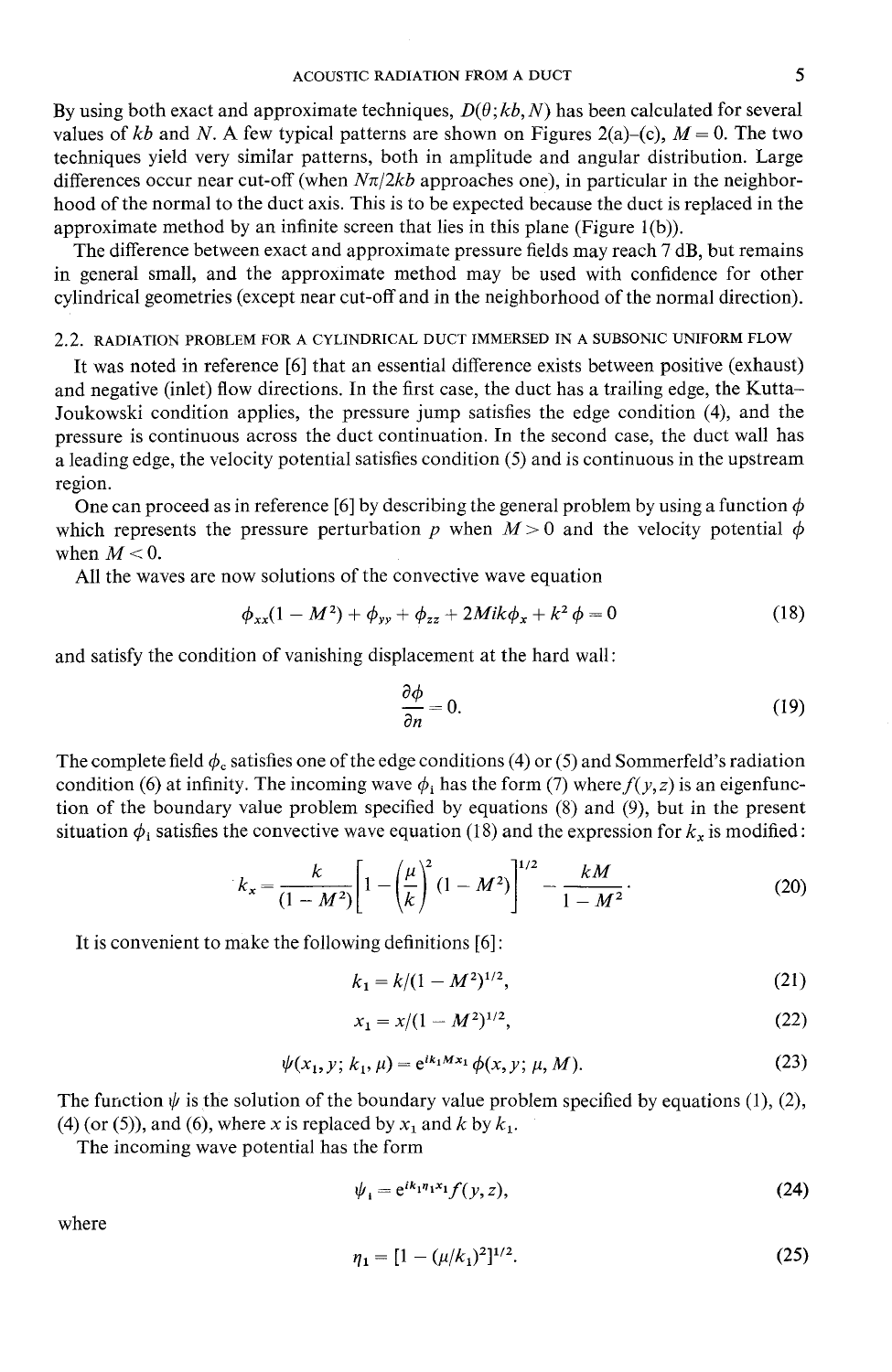The radiation problem for  $\psi$  is completely identical to an associated radiation problem in a stationary medium and hence one can write

$$
\psi = \phi^{0}(x_{1}, y; k_{1}, \mu); \tag{26}
$$

then, from equation (23), the complete field is

$$
\phi_{c}(x, y; k, \mu, M) = e^{-ik_{1}Mx_{1}} \phi_{c}^{0}(x_{1}, y; k_{1}, \mu).
$$
\n(27)

Thus, the complete field corresponding to an incoming wave  $(k,\mu)$  in the uniform flow case may be obtained from the complete field for an associated radiation problem in a stationary medium for an incoming wave  $(k_1, \mu)$  and a stretched *x* coordinate,  $x_1$ .

When  $1 > M \ge 0$ , then, from the definition of  $\phi$  and relation (27),

$$
p_{c}(x, y; k, M, \mu) = e^{-ik_{1}Mx_{1}} \phi_{c}^{0}(x_{1}, y; k_{1}, \mu).
$$
 (28)

When  $-1 < M \le 0$ ,  $\phi$  represents the velocity potential  $\varphi$  and the pressure perturbation may be found through the relation

$$
p_{\rm c} = -\bar{\rho} \left( -i\omega \varphi_{\rm c} + \bar{u} \frac{\partial \varphi_{\rm c}}{\partial x} \right). \tag{29}
$$

Using equations (27) and (29), and dividing by the amplitude of the incoming pressure wave, yields the complete pressure field associated with a duct pressure mode of amplitude unity:

$$
p_{\rm c} = \frac{1}{1 - M\eta_1} \left[ \phi_{\rm c}^0 + \left( \frac{iM}{k_1} \right) \frac{\partial \phi_{\rm c}^0}{\partial x_1} \right] e^{-ik_1 M x_1} . \tag{30}
$$

This expression is not convenient because both  $\phi_{\rm s}^{\rm o}$  and  $\partial \phi_{\rm s}^{\rm o}/\partial x_1$  appear. To proceed, an actual expression for  $\phi_{\rm c}^{\rm o}$  has to be inserted in equation (30). Generally,  $\phi_{\rm c}^{\rm o}$  appears in integral form (for instance, for the two plate duct,  $\phi_{\rm s}^{\rm o}$  is given by Noble [7, see equations (3.34) and (3.37)]). Applying equation (30) to this form and using the saddle point method yields

$$
p_{\rm c} \sim \frac{1 - M \cos \theta_1}{1 - M \eta_1} \phi_{\rm c}^0(x_1, y; k_1, \mu) e^{-ik_1 M x_1},\tag{31}
$$

where  $(r_1,\theta_1)$  are the polar coordinates corresponding to the Cartesian coordinates  $(x_1,y)$ and related to  $(r, \theta)$  by

$$
\tan \theta_1 = (1 - M^2)^{1/2} \tan \theta,\tag{32}
$$

$$
r_1 = r \left( \frac{1 - M^2}{1 - M^2 \sin^2 \theta} \right)^{1/2}.
$$
 (33)

For the negative flow direction, the pressure field contains an additional multiplying factor

$$
(1 - M\cos\theta_1)/(1 - M\eta_1). \tag{34}
$$

This factor is of order one, being larger than one when  $\theta_1 < \arccos \eta_1$ : i.e., when

$$
\theta < \arccos\left[(1 - M^2)^{1/2} \eta_1 / (1 - M^2 \eta_1^2)^{1/2}\right].\tag{35}
$$

Factor (34) becomes important near cut-off when  $\eta_1$  is near zero. The forward radiation is then enhanced by  $0$  to  $5$  dB.

From expressions (28) and (31), the relations between the angular distribution  $h_0(\theta; k, \mu)$ for a stationary medium and  $h(\theta; k, \mu, M)$  for a moving medium can be deduced. When  $1 \ge M > 0$ ,

$$
h(\theta; k, \mu, M) = \left(\frac{1 - M^2}{1 - M^2 \sin^2 \theta}\right)^{1/4} h_0(\theta_1; k_1, \mu).
$$
 (36)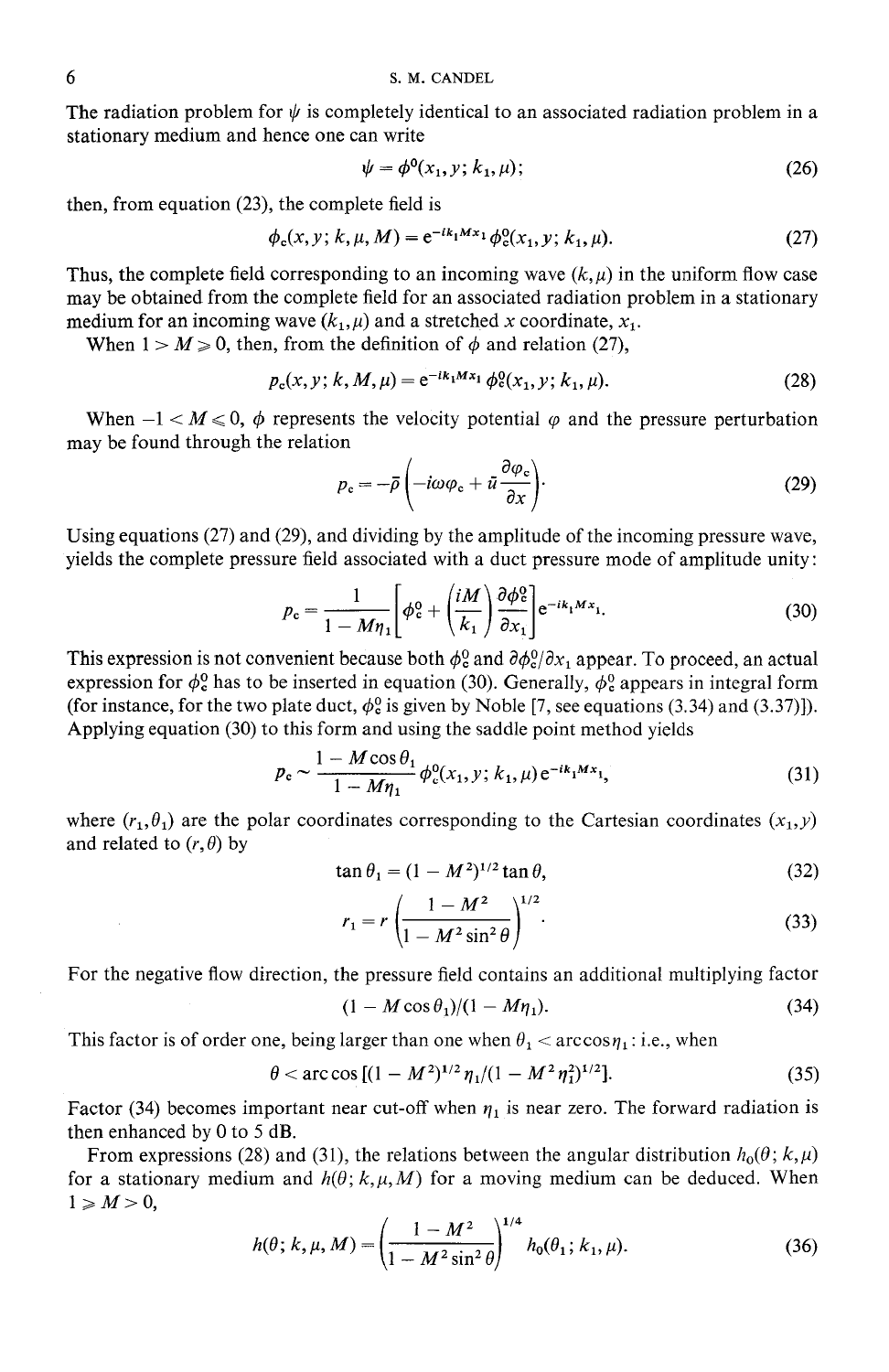When  $-1 \leqslant M < 0$ ,

$$
h(\theta; k, \mu, M) = \frac{1 - M \cos \theta_1}{1 - M \eta_1} \left( \frac{1 - M^2}{1 - M^2 \sin^2 \theta} \right)^{1/4} h_0(\theta_1; k_1, \mu).
$$
 (37)

For radiation in three dimensions, the exponent 1/4 of equations (36) and (37) should be replaced by 1/2.

## 3. RESULTS

Before proceeding to the discussion, it is worth giving some of the characteristics of the discrete tone noise generated by a typical turbofan. The noise of a JT3D-3B Pratt and Whitney engine is described in some detail by Marsh *et al.* [2]. The sound pressure level in the JT3D reaches 150 to 160 dB (620 to 2000  $N/m<sup>2</sup>$ ) in the inlet and exhaust ducts. The fundamental frequencies lie between 1800 and 3700 Hz. A complete noise spectrum may be found in reference [2] (see Figure 16).

The inlet duct radius is approximately  $r_0 \approx 0.62$  m and so  $kr_0 \approx 35$ . Little information is available concerning the type of mode which carries the acoustic energy; however, the radial mode number remains generally low. According to Appendix I, the parameter *kb* should be selected below 35 and the mode number N below 5 or 6.

A number of radiation patterns have been computed; some typical examples are shown in Figures 2(a)–(c). The effect of the uniform flow has been included both for an inlet  $M < 0$ and exhaust situation  $M > 0$ .

When the reduced frequency *kb* is increased, the radiation patterns show a larger number of lobes, a greater peak pressure, and more energy is radiated near the duct axis.

At constant frequency, an increase in the mode number N results in a greater side radiation. The angle of maximum radiation rotates away from the jet axis. By using ray acoustics it can be shown that for a stationary medium the direction of maximum radiation has a polar angle approximately given by

$$
\cos \theta_{\text{max}} \simeq \eta. \tag{38}
$$

When the duct radiates in a uniformly moving medium, relation (38) may be transformed according to equation (32) and yields

$$
\cos \theta_{\text{max}} \simeq (1 - M^2)^{1/2} \eta_1 / (1 - M^2 \eta_1^2)^{1/2}.
$$
 (39)

The right-hand side of expression (39) depends very weakly on the Mach number and the position of the maximum of radiation remains very near to its position in a stationary medium. This appears clearly on Figures  $2(a)$ –(c).

This result is in sharp contrast with the situation where the duct discharges a hot jet of Mach number *Min* a cold atmosphere. In that case, the angle of maximum radiation deduced from ray acoustics is given by

$$
\cos \theta_{\text{max}} \simeq (c_2/c_1) \eta_1/(1 + M \eta_1), \tag{40}
$$

where  $c_1$  and  $c_2$  are the sound speeds in the jet and the atmosphere. For the radiation from a primary exhaust duct this angle is about 70° (see reference [5]).

The preceding discussion shows that for a given frequency and amplitude it is desirable to have lower-order modes radiating from an engine duct. For a low value of *Nn/2kb* (more generally,  $\mu_{mn}/k$ , the maximum of radiation is near the duct axis and the side radiation is reduced, a uniform flow slightly accentuating these features.

In the next section it will be shown that acoustical lining inserted in the engine duct most effectively cuts side radiation for low values of  $N\pi/2kb$ . This shows the importance of knowing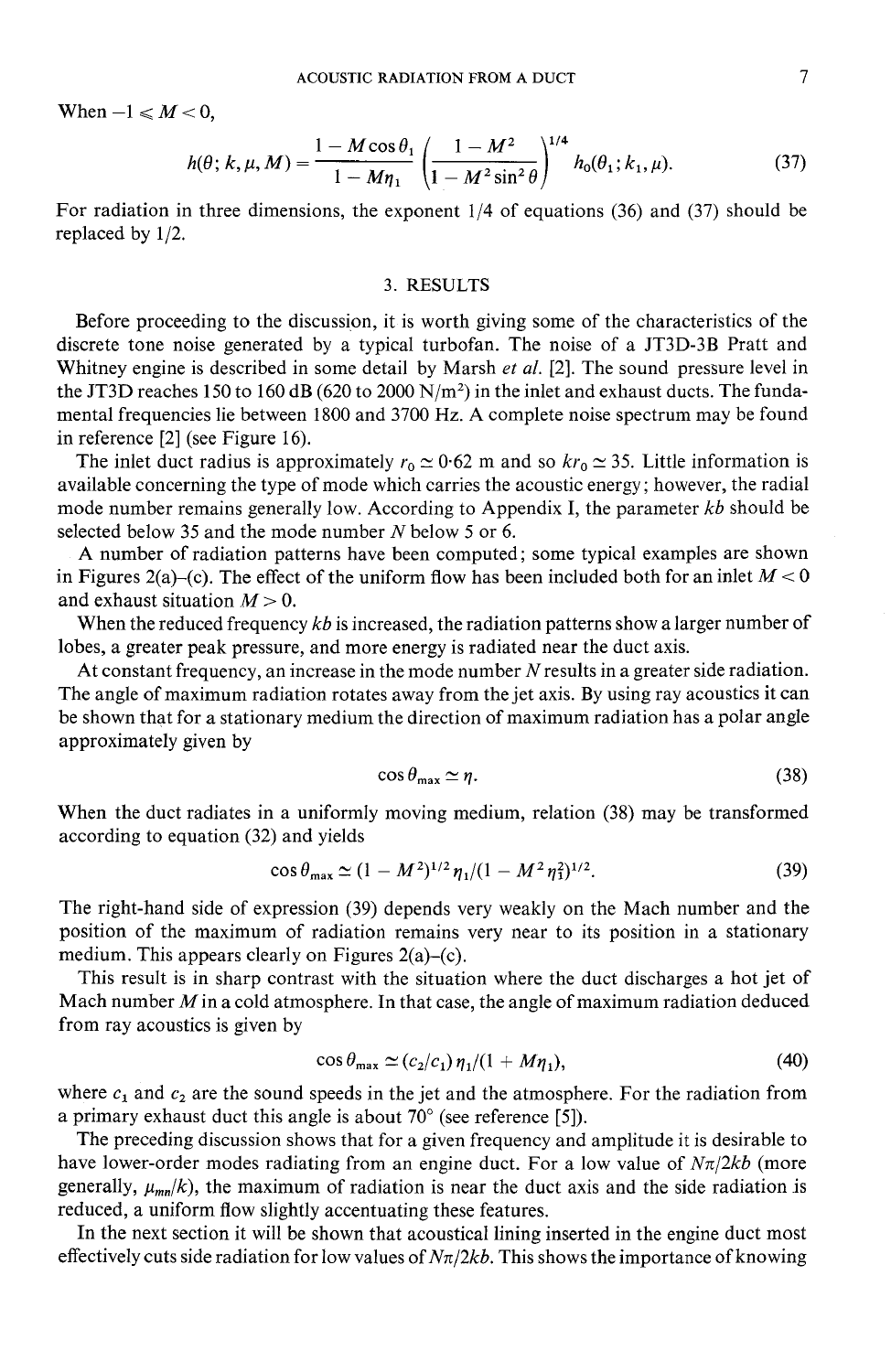what type of mode transports the acoustic energy and singles out the lower order modes as more desirable.

The presence of a uniform flow has roughly the same effect as an increase in frequency at constant mode number. Most visible is the increase in the number of lobes; this number is determined as the largest integer contained in  $k_1 b/\pi$ . The radiation is slightly more efficient and the amplitude is mostly affected near the duct axis.



Figure 2. Radiation patterns  $D(\theta; k, N, M)$  for a hard wall duct at selected Mach numbers *(M)*. Left figures: the exact Wiener Hopf solution. Right figures: the approximate Fraunhofer solution. (a)  $kb = 4$ ,  $N = 1$ ; (b)  $kb = 8$ ,  $N = 1$ ; (c)  $kb = 16$ ,  $N = 1$ .

To see this more clearly, it is easy to obtain a full analytical expression for the angular distribution  $h(\theta; k, \mu, M)$  by using the results of reference [8]. Consider, for example, N even and different from zero and  $M$  positive; then

$$
h(\theta; k, \mu, M) = Qg(\theta), \tag{41}
$$

where  $Q$  is an amplitude,

$$
Q = (2\pi)^{-1/2} (k_1 b)^{1/2} \eta_1 [(\dot{1} - M^2)/(1 - M^2 \sin^2 \theta)]^{1/4}, \tag{42}
$$

and  $g(\theta)$  is a normalized angular function,

$$
g(\theta) = \frac{(2/k_1 b)\sin\theta_1 \sin(k_1 b \sin\theta_1)}{(\mu N/k_1)^2 - \sin^2\theta_1},
$$
\n(43)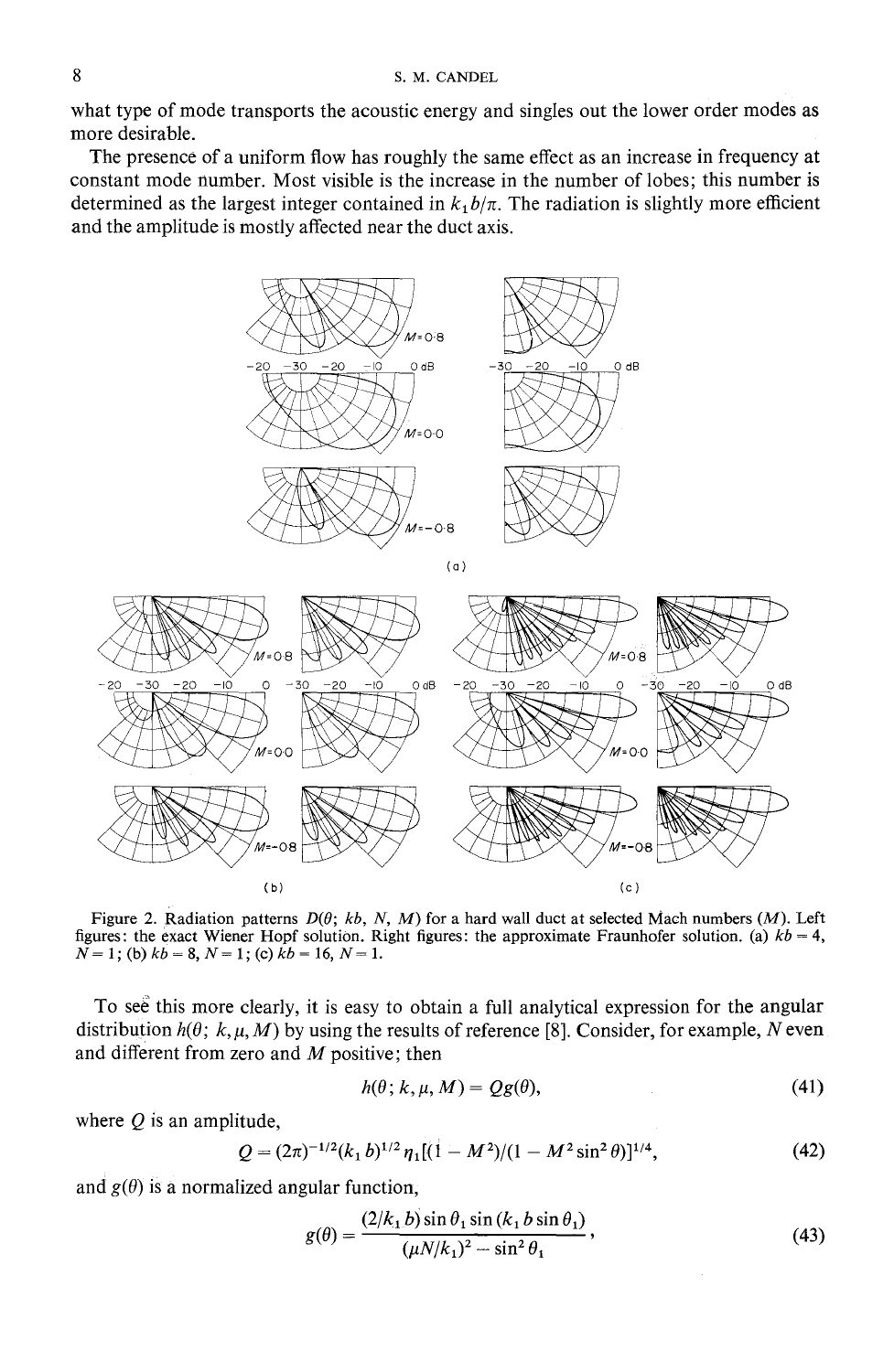such that for the approximate value of  $\theta_{\text{max}}$ ,

$$
g(\theta_{\max})=1.
$$

If Q is compared to  $Q_0$  (corresponding to  $M = 0$ ),

$$
\frac{Q}{Q_0} = \frac{\eta_1}{\eta} (1 - M^2 \sin^2 \theta)^{-1/4},\tag{44}
$$

and thus Q shows a weak dependence on M and is mostly affected for  $\theta$  near 90°. In the expression for  $g(\theta)$  the polar angle  $\theta_1$  replaces  $\theta$  and the reduced frequency increases from *kb* to  $k_1 b$ , which explains the increase in the number of lobes of the radiation patterns.

#### 4. SEMI-INFINITE DUCT WITH ABSORBING WALLS

While noise attenuation properties of acoustic lining set on the duct walls have been studied extensively, its effect on the radiation pattern has been overlooked.

The presence of acoustical lining on a duct wall is usually described by an impedance relation between the pressure and normal velocity fluctuations on the lining surface. If  $Z_A = R_A + iX_A$  is the acoustic impedance of the lining, its specific acoustic impedance is the value of  $Z_A$  normalized by the characteristic impedance of air:<br> $\zeta = Z_A/\rho c = (R_A/\rho c) + i(X_A/\rho c)$ ;

$$
\zeta = Z_{\rm A}/\rho c = (R_{\rm A}/\rho c) + i(X_{\rm A}/\rho c); \tag{45}
$$

the specific admittance is defined as the inverse of  $\zeta$ :

$$
\beta = 1/\zeta. \tag{46}
$$

The condition on the wall becomes, when the medium is stationary,

$$
\frac{\partial p}{\partial n} = ik\beta p. \tag{47}
$$

An acoustically hard (or perfectly reflecting) wall has a vanishing admittance. An ideally soft wall has an infinite admittance; realizable linings have finite, simultaneously resistive and reactive, admittances.

Because of condition (47), the duct modes are exponentially attenuated along the duct, their radial distribution  $f(y, z)$  is modified, and the associated radiated field changes.

Another more physical description is as follows. The absorbing walls focus the acoustic energy towards the center of the duct, while near the walls the energy is absorbed and the pressure fluctuation reduced. The amplitude of the pressure field in the aperture decreases towards the edges. This is equivalent to a reduction of the aperture area and would result in a broader main lobe in the radiation pattern and thus a lower directionality. However, the radial decrease in pressure amplitude also produces a large reduction in the side lobe amplitudes. Such phenomena are well known in the theory of aperture antennas (see, for instance, the discussion by Collin [10, p. 76]).

The effects described above may be shown simply by considering the radiation from a duct with perfectly soft walls ( $\beta = \infty$ , the pressure fluctuation vanishes on the duct wall). Consider this situation for a duct of Figure  $1(a)$ . The pressure amplitude in the far field is given in reference [8], for incoming duct modes of the form

 $p_1 = e^{ik_x x} \sin \mu_N(y - b),$ 

where  $\mu_N = N\pi/2kb$ .

The eigenvalues  $\mu_N$  and the wavenumbers in the x-direction are unchanged from their respective values in the hard-walled case, but the eigenfunctions satisfy the new boundary condition and vanish on the plates.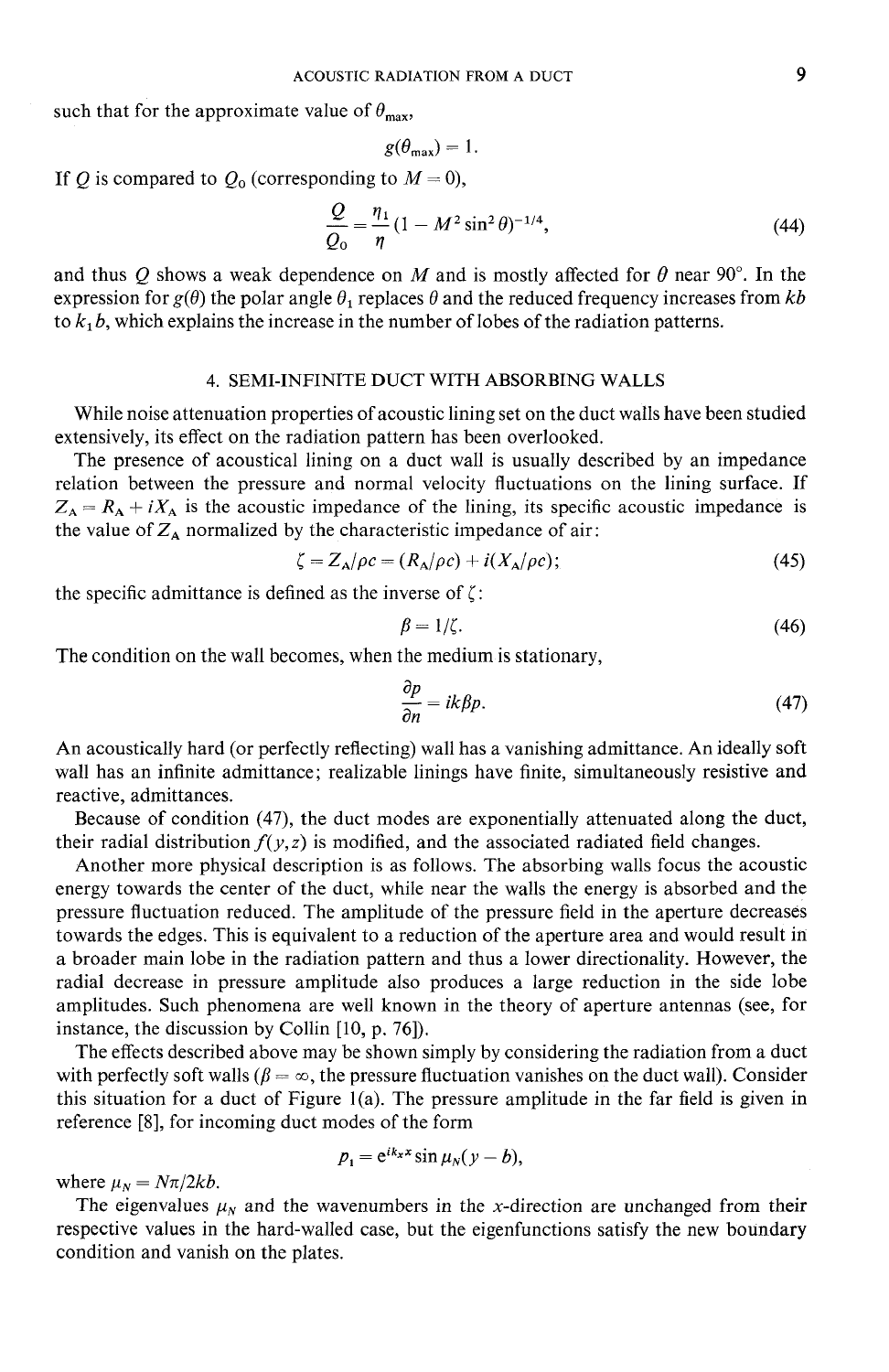The effect of a uniform flow may be included without effort by applying the transformation of section 2. This is possible because the new condition at the wall,  $\phi_c = 0$ , and the new condition near the edge,  $\phi[x, R(\theta), \theta] \rightarrow C_1$  as  $x \rightarrow 0_+$  on the duct continuation, do not essentially affect the argument given in section 2.



Figure 3. Radiation patterns  $D(\theta; kb, N, M)$  for  $N = 2$  modes in a hard wall duct (left side figures) and a soft wall duct (right side figures), for selected Mach numbers  $(M)$  and duct width parameters  $(kb)$ . (a)  $kb = 8$ ; (b)  $kb = 12$ ; (c)  $kb = 16$ .  $M < 0$ : inlet radiation;  $M < 0$ : exhaust radiation.

A few radiation patterns for  $N = 2$  modes propagating in the "soft wall" duct are shown on the right sides of Figures  $3(a)$ –(c). On the left sides, the radiation patterns for a hard wall duct are given for comparison. The side radiation from the soft duct is very weak (generally 20 dB between the main lobe and the first side lobe); the main lobe as predicted is slightly wider.

The ideally soft duct has an infinite admittance which is not modified by the uniform flow in the duct. Consequently, the uniform flow only slightly changes the radiation patterns; the number of side lobes increases, but their amplitude is very small and the patterns appear almost unchanged.

The ratio between the far field pressures corresponding to soft and hard ducts is derived in reference [8] and reproduced here; it is

$$
\tau = |p_{\text{soft}}|/|p_{\text{hard}}| = (N\pi/2kb)(1+\eta)^{-1}\cot(\theta/2), \tag{48}
$$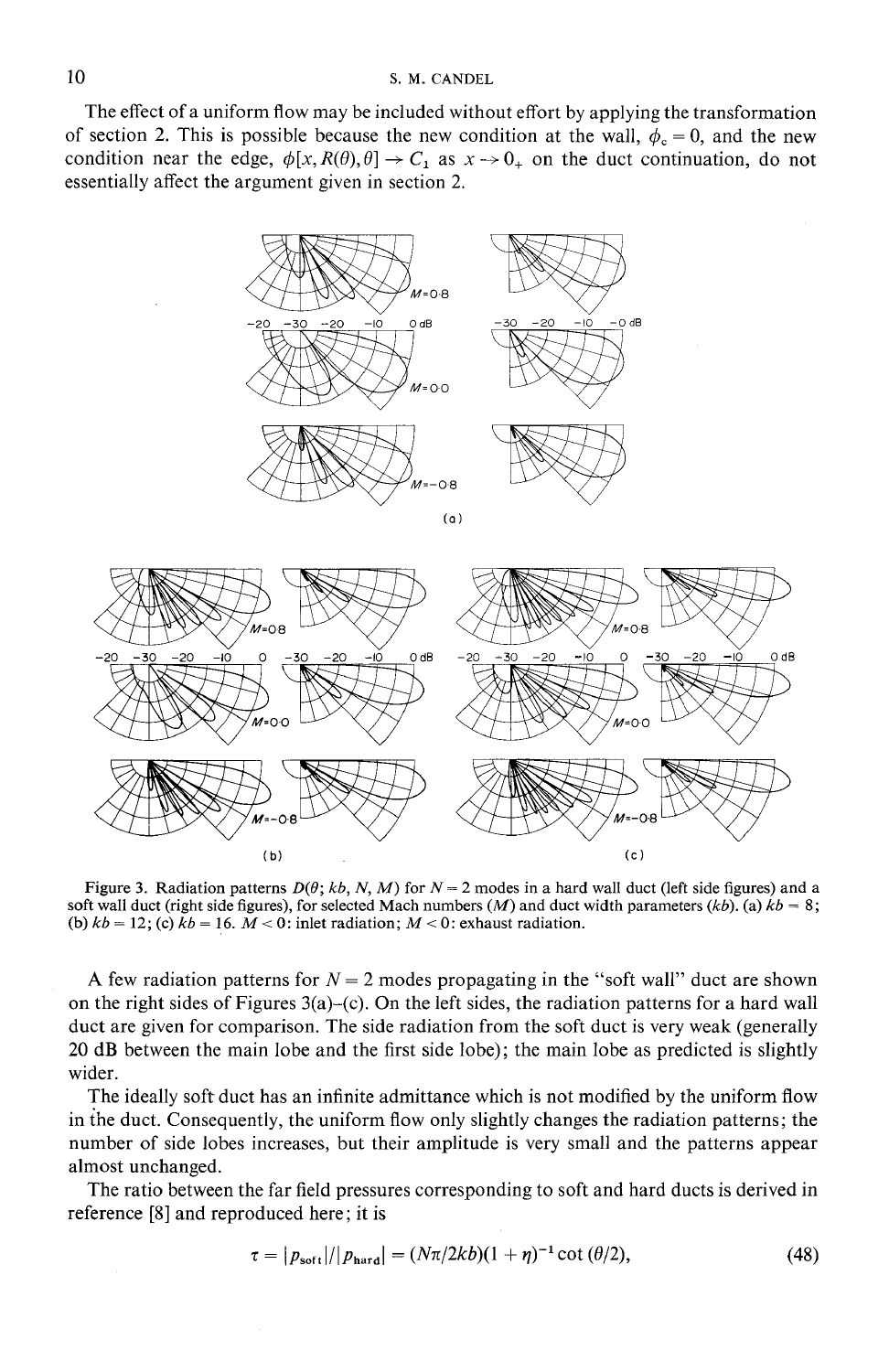and is represented graphically on Figure 4 for  $N = 1$  and  $N = 2$ . The reduction in side radiation appears clearly when  $(N\pi/2kb)$  is sufficiently small.

It is interesting at this point to make a small digression and compare the diffracted fields for a plane wave  $(k, \Theta)$  incident, respectively, on a hard and on a soft edge. The incident wave has a potential of the form

$$
\phi_i = \exp(-ikx \cos \Theta - iky \sin \Theta). \tag{49}
$$

Here only the asymptotic expressions for the diffracted fields valid for  $kr \geq 1$  and  $\theta$  far from  $\pm(\pi - \Theta)$  need be given.



Figure 4. The ratio,  $\tau$ , of the soft duct far field pressure to the hard duct far field pressure, as a function of polar angle  $\theta$ , for mode numbers (a)  $N = 1$  and (b)  $N = 2$ .

The soft edge produces (see reference [11], p. 314)  
\n
$$
\phi_{\text{ds}}^0 \sim (2\pi/kr)^{-1/2} \frac{2\cos(\Theta/2)\cos(\theta/2)}{\cos\theta + \cos\Theta} e^{ikr + i\pi/4},
$$
\n(50)

while the hard edge yields ([11], p. 322)

$$
\phi_{\text{dh}}^0 \sim (2\pi kr)^{-1/2} \frac{2\sin(\Theta/2)\sin(\theta/2)}{\cos\theta + \cos\Theta} e^{ikr + i\pi/4}.
$$
 (51)

Then

$$
\phi_{\rm ds}^0/\phi_{\rm dn}^0 \sim \cot\left(\frac{\Theta}{2}\right)\cot\left(\frac{\theta}{2}\right). \tag{52}
$$

The diffracted field corresponding to the soft edge is more prominent in the forward direction; if the incidence angle is superior to  $\pi/2$  the diffracted field is reduced by a factor cot ( $\Theta/2$ ).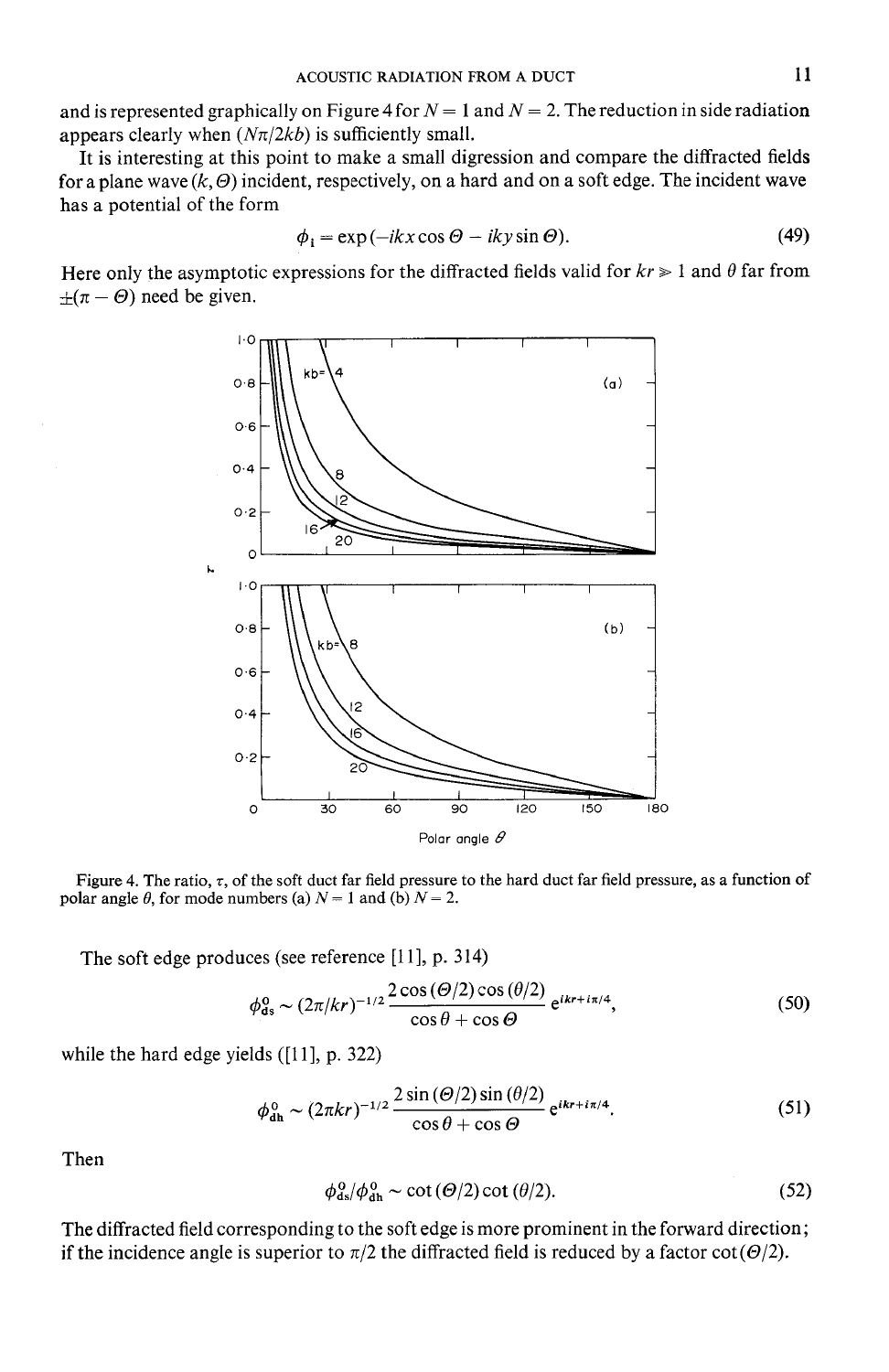A mode  $(k, N)$  in a duct may be represented as a combination of plane waves with an incidence angle given by

$$
\Theta = \pi/2 + \arccos(N\pi/2kb). \tag{53}
$$

Suppose  $N\pi/2kb \ll 1$ . Then

$$
\cot(\Theta/2) \simeq (1/2)(N\pi/2kb) \tag{54}
$$

and  $\eta \simeq 1$ . Expressions (48) and (52) are then identical. These simple computations show how the acoustical characteristics of the region in the neighborhood of the edge (a few wavelengths) significantly modify the diffracted field.

Until now, only ideally soft walls  $(\zeta = 0)$  have been considered. A qualitative picture has been obtained of the influence of duct lining on the radiation pattern. It was seen that acoustical lining in an engine nacelle may significantly weaken the side radiation from the duct. As the engines of a commercial aircraft remain nearly horizontal during takeoff, landing, and fly-by operations, the side radiation is important. It is difficult at this point to predict the change in ground noise for a real aircraft. A decrease in loudness would occur only if the radiation pattern for the basic duct without lining does not present a prominent lobe near the duct axis. **In** any event, a reduction in the duration of maximum loudness can be expected.

Finally, it is worth considering the extension of the method of section 2 to study the radiation from a duct with a real lining (finite impedance) in a uniformly moving medium. For a stationary medium the impedance condition (47) applied at the lining surface. When the medium above the lining flows uniformly, the condition at the absorbing wall changes. At the present time there is some uncertainty concerning the correct condition to apply.

**If** continuity of displacement at the absorbing material boundary is assumed, as proposed by Ingard [12], this implies that the specific impedance of the material represents the ratio of the pressure to the time derivative of the displacement  $\xi_t$ ,

$$
p/\xi_t = \bar{\rho}c/\beta. \tag{55}
$$

The momentum equation in the *n* direction gives

$$
\bar{\rho}\left(\frac{\partial}{\partial t} + \bar{u}\frac{\partial}{\partial x}\right)^2 \xi = -\frac{\partial p}{\partial n},\tag{56}
$$

and together with definition (7) for the incoming modes, yields the new boundary condition:

$$
\frac{\partial p}{\partial n} = ik(1 - Mk_x/k)^2 \beta p. \tag{57}
$$

If, on the other hand, it is supposed that the material impedance represents the ratio of pressure to normal velocity fluctuations, then, in place of equation (57),

$$
\frac{\partial p}{\partial n} = ik(1 - Mk_x/k) \beta p \tag{58}
$$

is obtained. **In** both equations (57) and (58), *kx* has the form (20), but because it enters in the boundary condition it is therefore determined by an iterative process; consequently the eigenvalues  $\mu_{mn}$  of the problem for f will be the solutions of a transcendental equation and will depend on the Mach number of the uniform flow. Therefore, in addition to the transformation, equations (21)-(23), the admittance  $\beta$  for  $M = 0$  must be replaced by a new admittance  $\beta_1$  to take the effect of the uniform flow on the absorbing material into account.

## ACKNOWLEDGMENT

The author is grateful to Professor Frank E. Marble for helpful discussion and criticism of the present work.